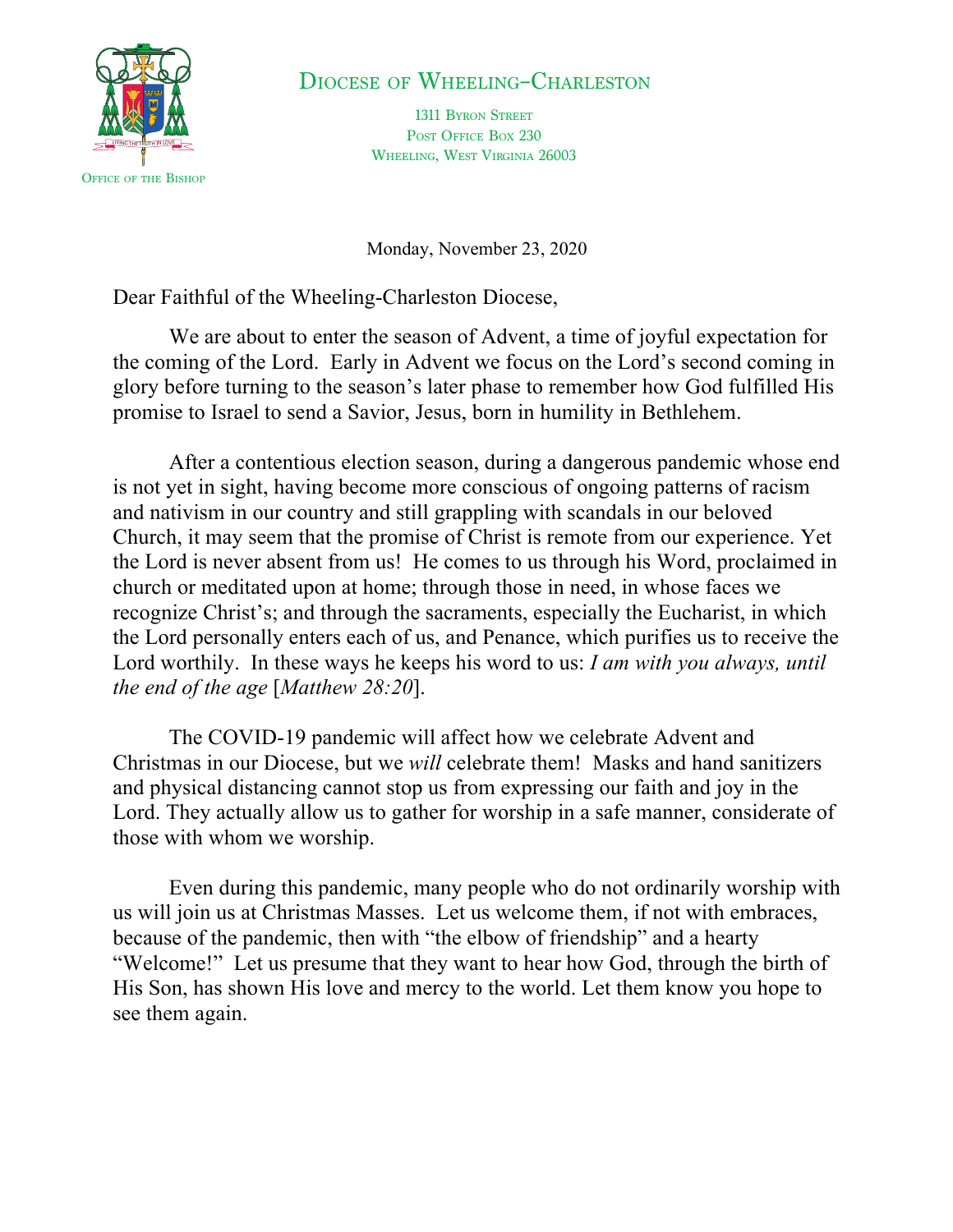The truth is that we have a great message to announce to the people we live and work with. To a world submerged in the darkness of sin, error and death, God has sent a Savior. We cannot overcome these evils on our own. Only God can destroy sin, enlighten those in error and bring the dead to new life. That's the message we have: Jesus Christ is the Savior designated by God the Father to bring us light and life. Our message is rightly called Good News. It is news too good to keep to ourselves. We have to share it.

I hope you are willing to share the Good News about Jesus Christ with others. It is not beyond your ability. Let me share with you a simple Advent plan.

First, make a list, mental or on paper, of people you hope will hear the Gospel: family members, friends, coworkers, fellow students. Make the commitment to pray for them every day. In your morning prayer or at some other time, ask the Lord to open their minds and hearts to His Word.

Second, fast for these people once a week. Fasting can be from food -- most of us can afford to forego lunch or another meal without hurting our health -- but fasting can also be from some favorite activity such as a television show or playing video games. We do without a good thing as a sacrifice to show the Lord we mean it when we are praying for those on our list.

Third, offer to God any hardship or suffering you are experiencing: an illness, the loss of a loved one, a job opportunity that slipped away. Rather than let it embitter you, give it to God on behalf of those for whom you are praying. You can also offer good works you engage in: a teacher might dedicate her teaching on behalf of those for whom she prays, while a doctor does the same as he sees his patients; a teenager might dedicate to this intention her effort to reach out to a fellow student no one talks to, while a father might give to the Lord his getting up from bed to check on the baby he heard crying. When we do things with the right spirit, our prayers have greater effect. *The fervent prayer of a righteous person is very powerful before God* [James 5:16].

There is a final step: ask the Lord to give you opportunities to speak to those for whom you have been praying. Sometimes they give you an opening: a desire to talk about a problem, a great joy they share with you. You can then speak in a simple way from your own experience about why your faith in Jesus Christ and your belonging to his people matter to you. You don't need a theological degree or the eloquence of St. Paul to do it. You are an expert on your own life, including